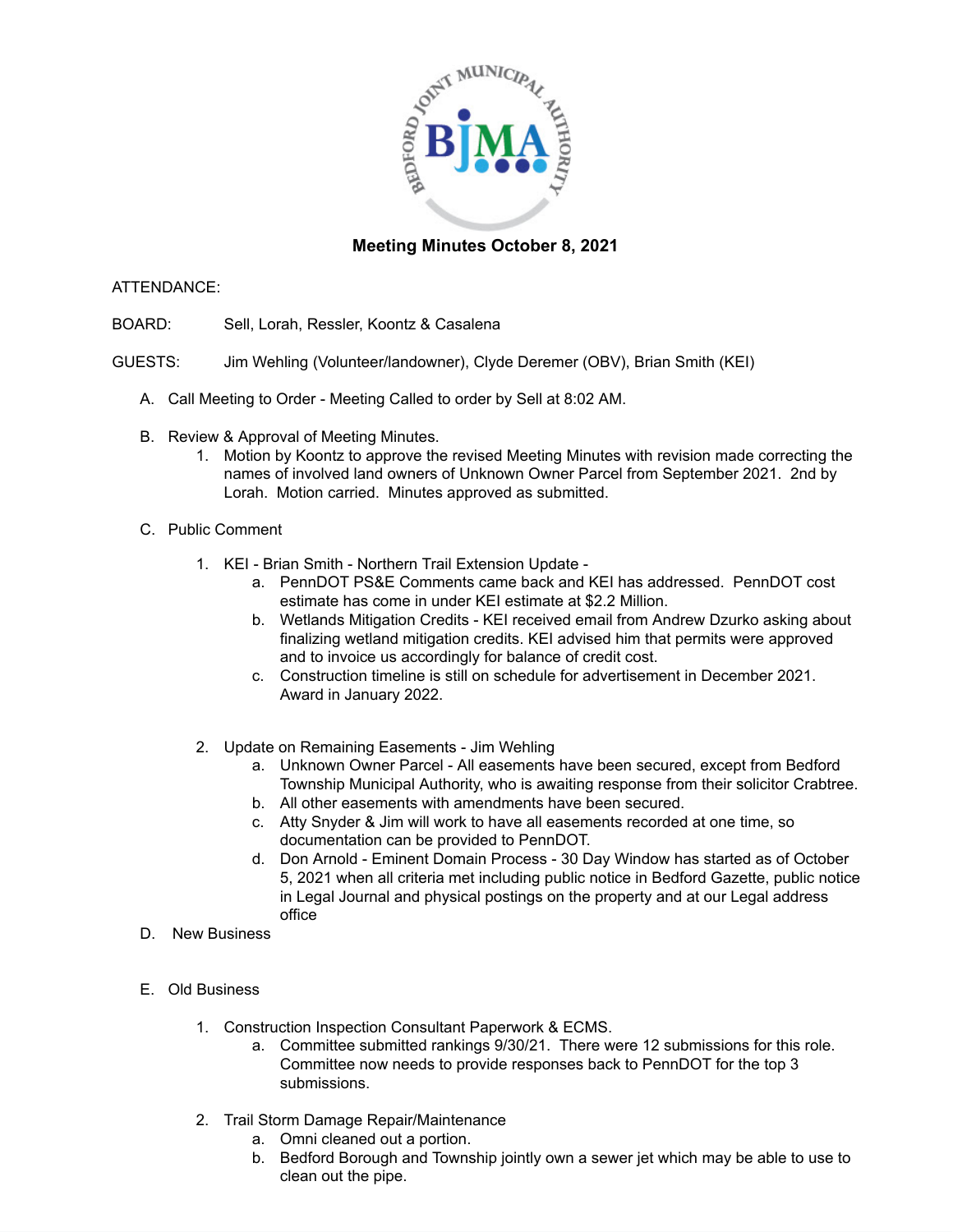- 3. 2021 Pink Ribbon Walk Event Application
	- a. Event will be held Saturday, October 16, 2021
	- b. Pink Ribbon Committee will provide the no parking signage and cones at Omni Trailhead from 10:00 AM - 12:30 PM. Borough Police to enforce the no parking status.
	- c. Ressler to post notice on facebook
- 4. OBV to Weber Land Phase Brian Sell to contact property owner to discuss
- 5. Eagle Scout project for installation of bike rack.
	- a. Unit was received.
	- b. Max's fundraising efforts have exceeded expenses.. May use additional funds for signage/plaque or donate to BJMA.
	- c. Omni helped with site prep and gravel and the site is ready for installation.
- 6. Boat Launch
	- a. April spoke to Chris Reed from Rutters who is in favor of the joint project. Rutters would prefer not to own the land, but rather give to us, though he is concerned a sub-division would be expensive and time consuming. Rutters also has concerns about maintenance,aesthetics and liability. April provided link to Recreation Land Use Liability Limitation and comments from our attorney.
	- b. Discussed ownership vs easement & board has interest in either option.
	- c. April will reach out to Chris again for status & if wants to discuss further with solicitor, KEI or board.
	- d. KEI provided photos of past projects involving kayak/canoe launches in Mt. Union and Mapleton, and possible finance options. Jim to review potential funding.
- F. Reports of Officers
	- Chairman -.
	- Vice Chairman-
	- Secretary- Storage at Bedford Township discussion. Board to gather items that need stored. April and Brad will work on the SAM Registration which needs completed prior to being able to request reimbursements. Mentioned potential Fort dog park project and possible collaboration with Thomas near OBV trailhead. Ressler mentioned to Haley
	- Treasurer See attached Treasurer's Report. Motion by Casalena to accept report & pay bills. 2nd by Sell. Motion approved.
	- Secretary-Treasurer -

## Meeting adjourned at 8:52 AM

Next Meeting will be November 12th @ 8:00 AM at 127 S. Juliana St., Bedford, PA